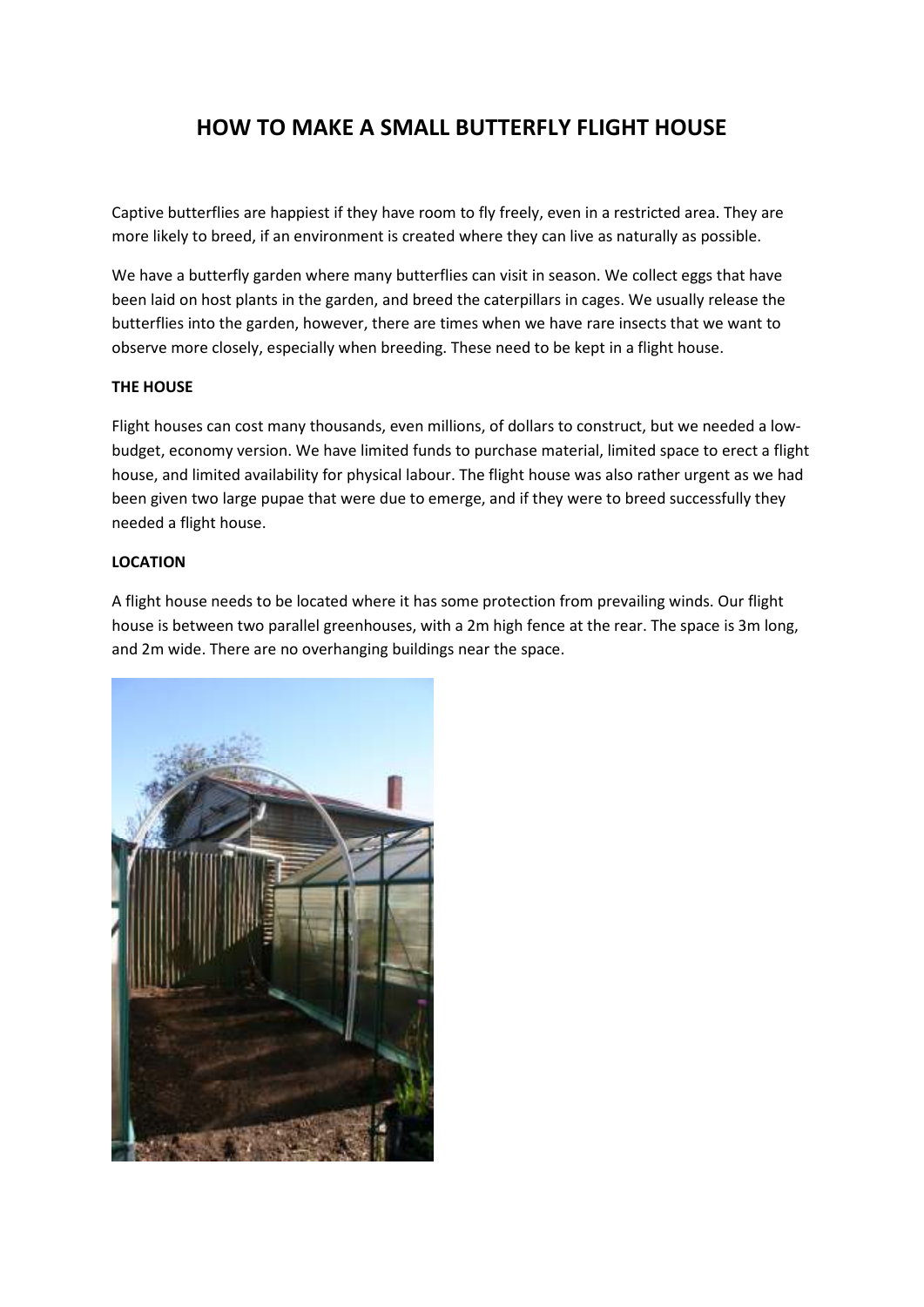Butterflies will head for the highest point, so the roof needs to be curved, with a soft net covering, to limit damage to wings. White (50%) shade cloth was chosen as the main covering.

Butterflies need shade for some part of the day, especially in hot weather. The entry needs to be darkest so that the butterflies will not attempt to leave when someone enters. Black shade cloth was chosen for the entry area.

Air flow needs to be unrestricted, to prevent a build up of aerial infections.

Humidity must be controlled, to keep plants and butterflies healthy. A water supply is essential.

#### **CONSTRUCTION**

The shade cloth needs a supporting framework.

White PVC electrical conduit was chosen for its flexibility. Various diameters of tubing were tested at the hardware store to find one that was suitable for bending into a u-shape to fit the space. The lengths chosen were 2cm in diameter and 6m long. Five lengths were selected, so that the arches were approximately 60 cm apart. The conduit was tested for size by bending some of the pipes between the greenhouses to prove suitability.

Four more 6m long lengths of conduit were cut in half to join the arches, and provide support.

Conduit can be safely drilled through with an electrical drill. 5cm long nuts, and bolts, were used to join the conduit tubes to make the framework.

Shade cloth comes in 1.8m wide lengths. Two 6m long lengths (1x white and 1x black ) were sewn together with a sewing machine. Another 3m length of white shade cloth was selected for the rear wall. And another 2m length of black shade cloth was kept to make a curtain at the entry.

The front wall, was a 2m wide steel second hand fly screen frame with a door. A length of metal fence capping was recycled to make a firm base for the frame. A wall could have been constructed from more substantial PVC pipe, and a fly screen door.

The floor is compressed rock, covered in black plastic weed mat. These are held down with tent pegs.

The anchors for the shade house are steel fencing pickets/stakes that were driven into the ground using a sledgehammer. We have no soil on the property as it was an industrial site on former gold mine tailings. This framework has recently withstood gale force winds 100km/hr.

Electric cabling can be added later through a join in the front wall if necessary.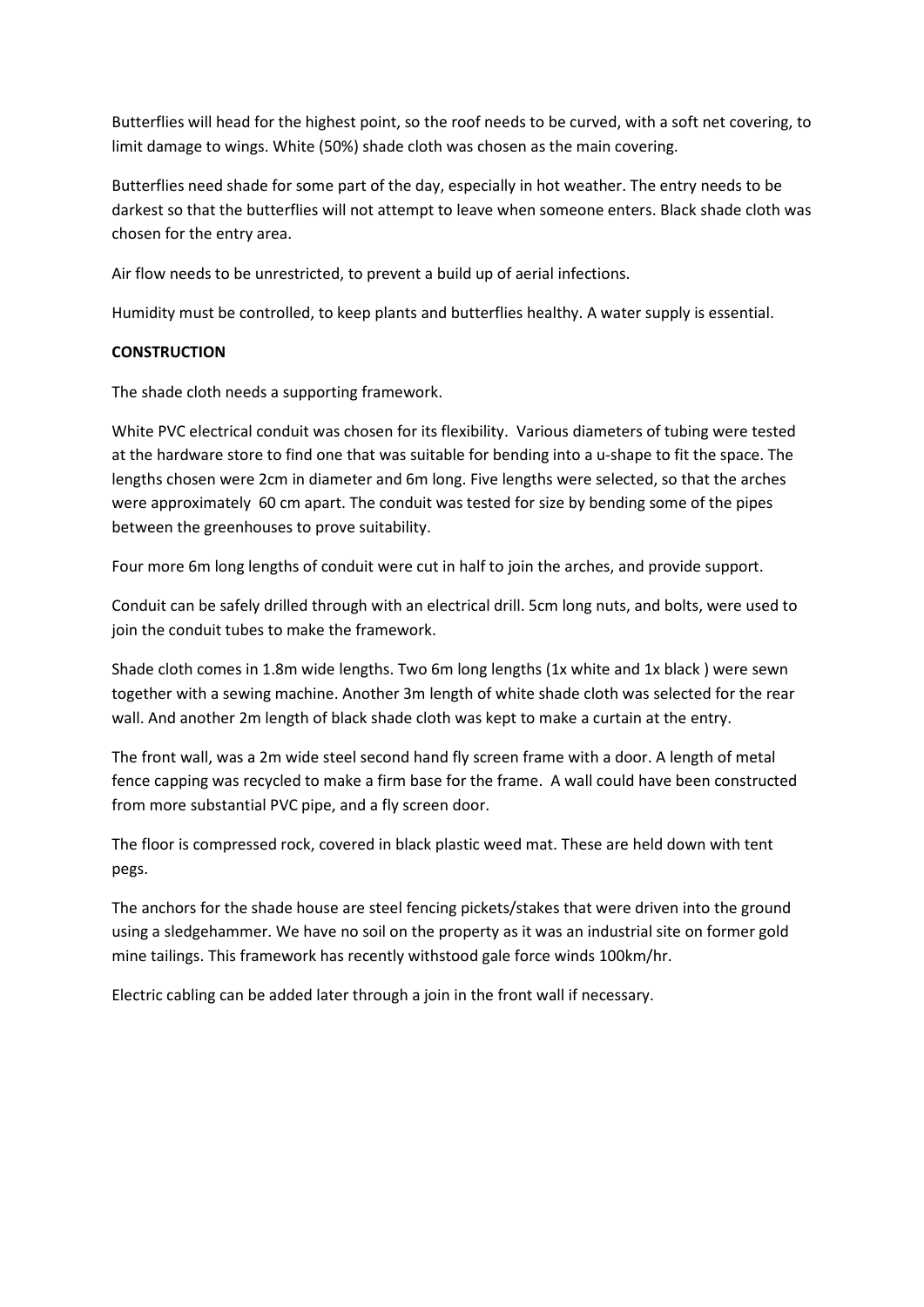

My son James banging in steel pickets for the anchor points of the frame. These could not be exactly lined up with the greenhouses as they have cement foundations at the corners, so the flight house is slightly set back.

### **MAKING THE FRAMEWORK**

Five lengths of conduit were laid on an open area .



Conduit tubing with cross supports for bracing.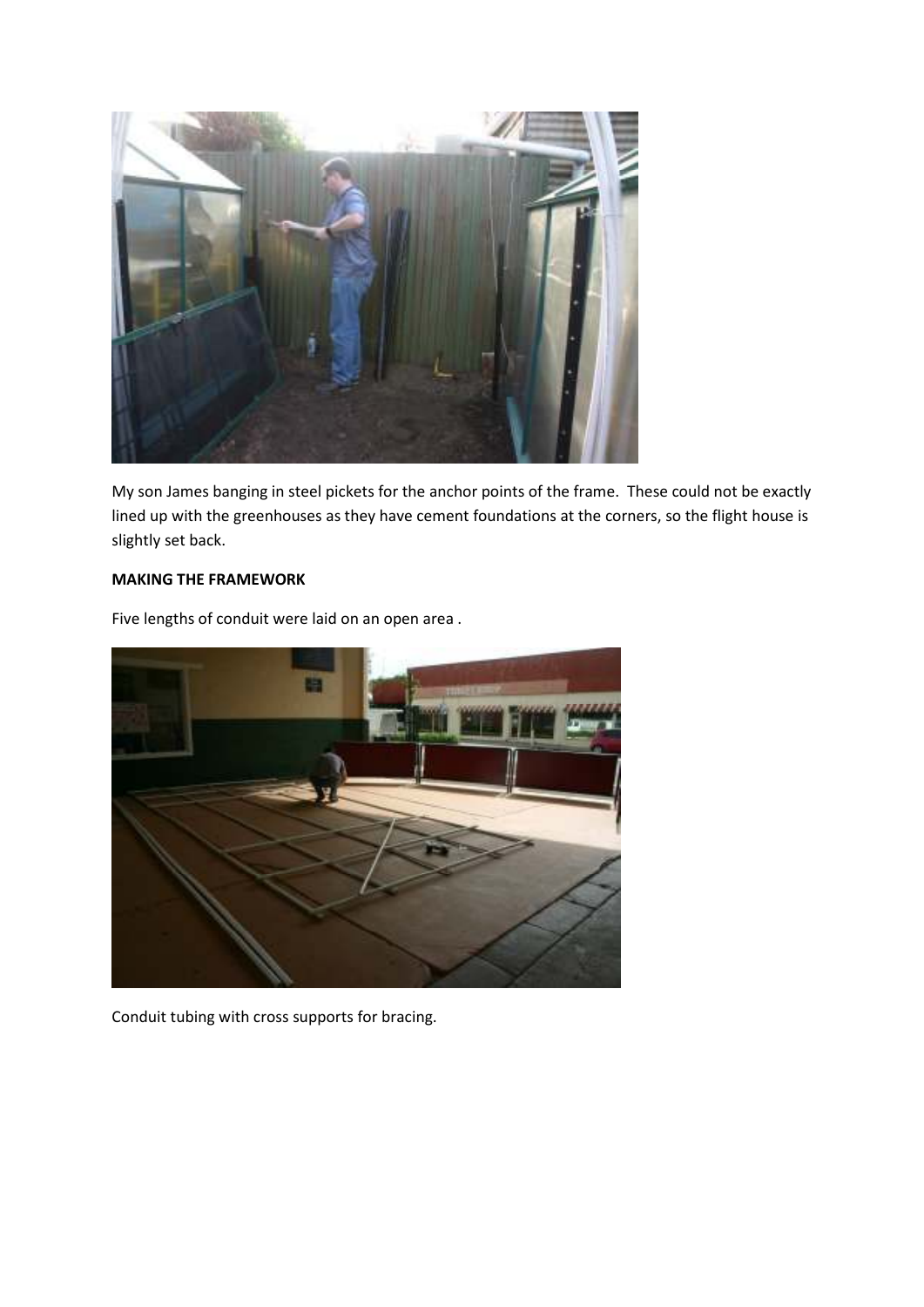

Framework complete, with central brace still to be positioned.



My daughter Jean sewing shade cloth lengths together with a sewing machine.

The completed frame was then turned over so that shade cloth could be attached using cable ties.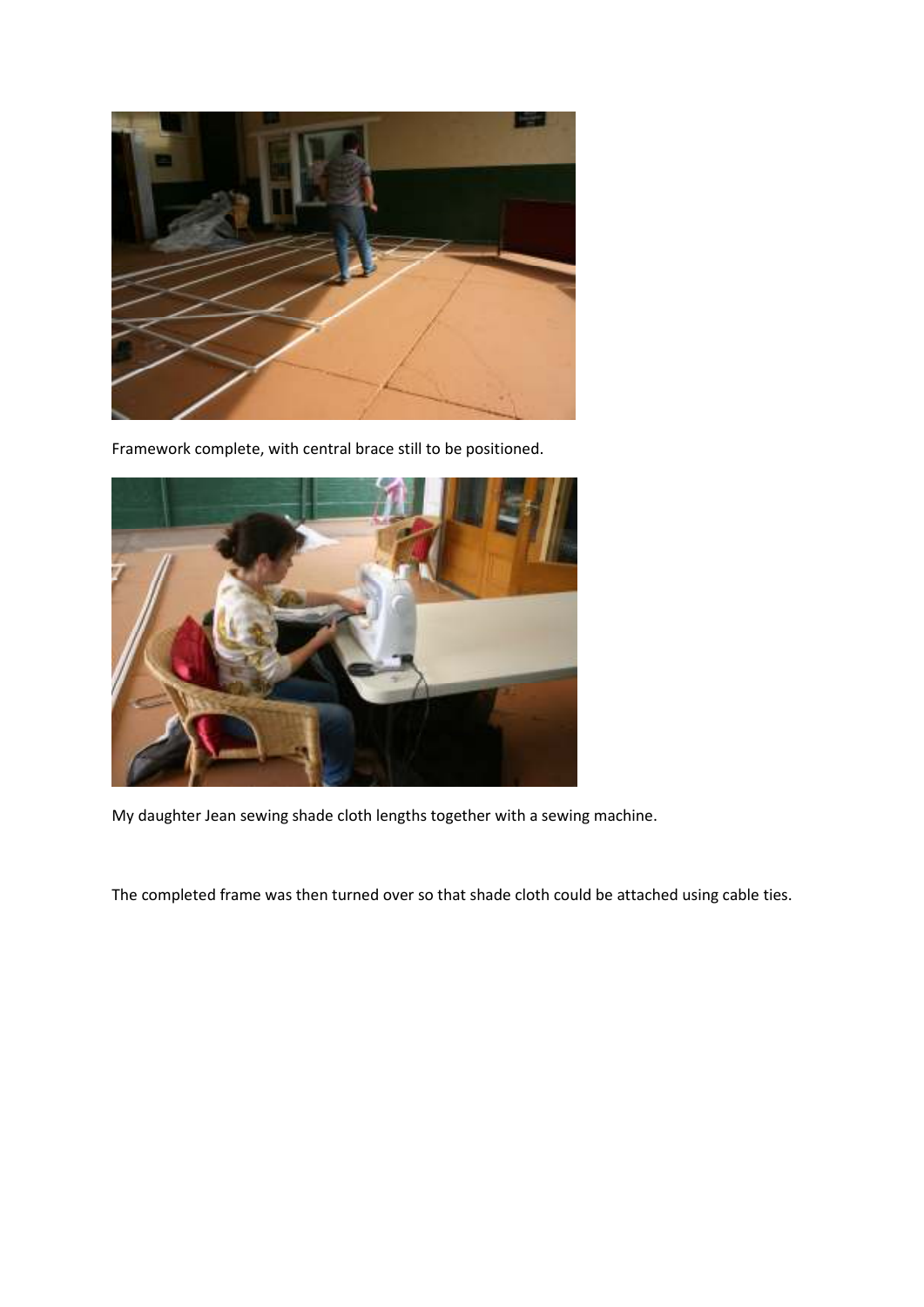

Shade cloth being partly attached.



Cable ties protruding before being trimmed.

The shade cloth was not trimmed, as the overlapping cloth would be used to attach the front and back walls. Cable ties were used for all joins.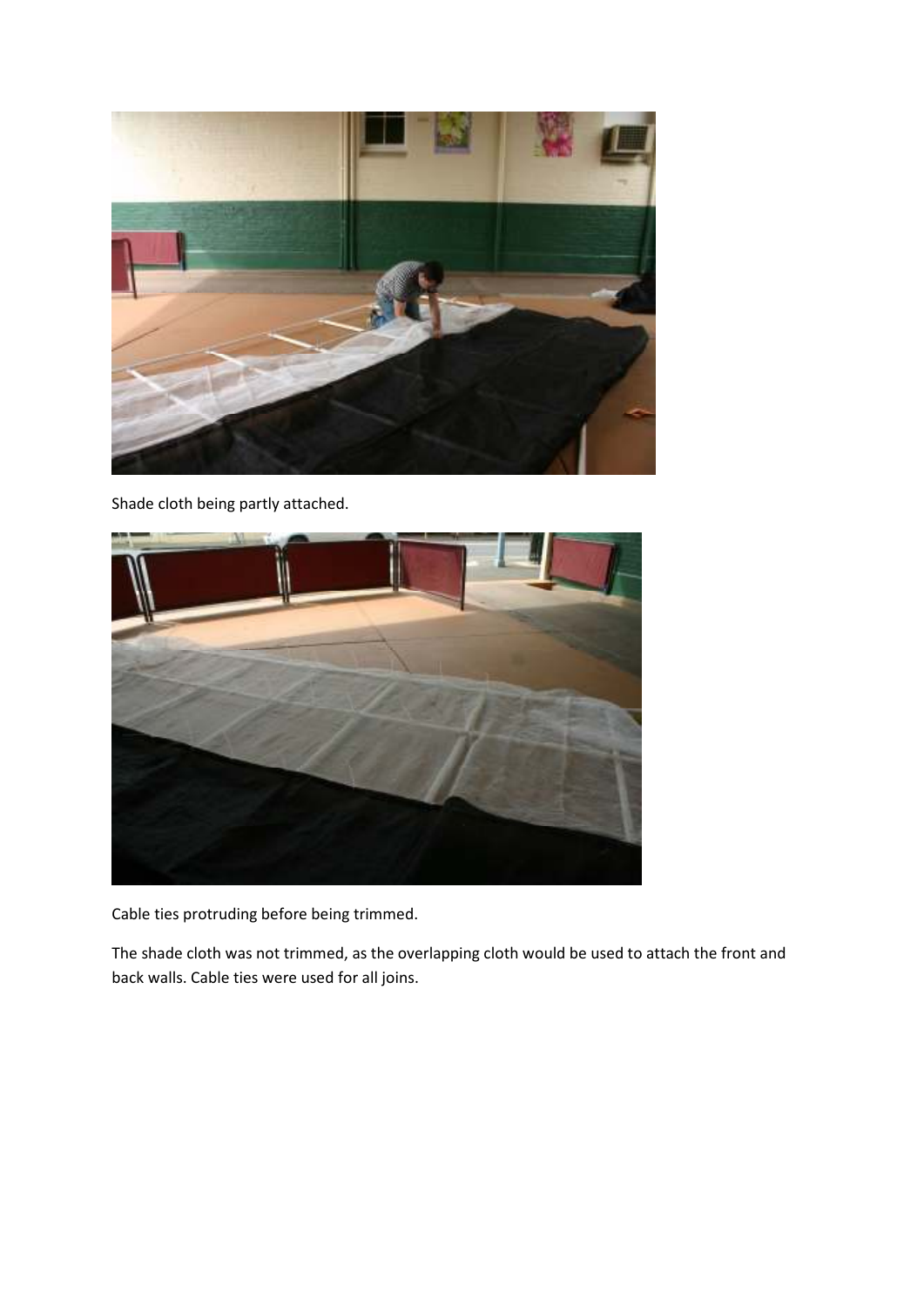

The framework was then carried to the garden.

The shade cloth for the highest part of the flight house was only attached to the frame at this stage, as the main labour had to be completed while I had help.

The garden is packed with plants so the framework had to be manoeuvred into position.

James, who is much taller than I am was at the rear end while I worked at the front.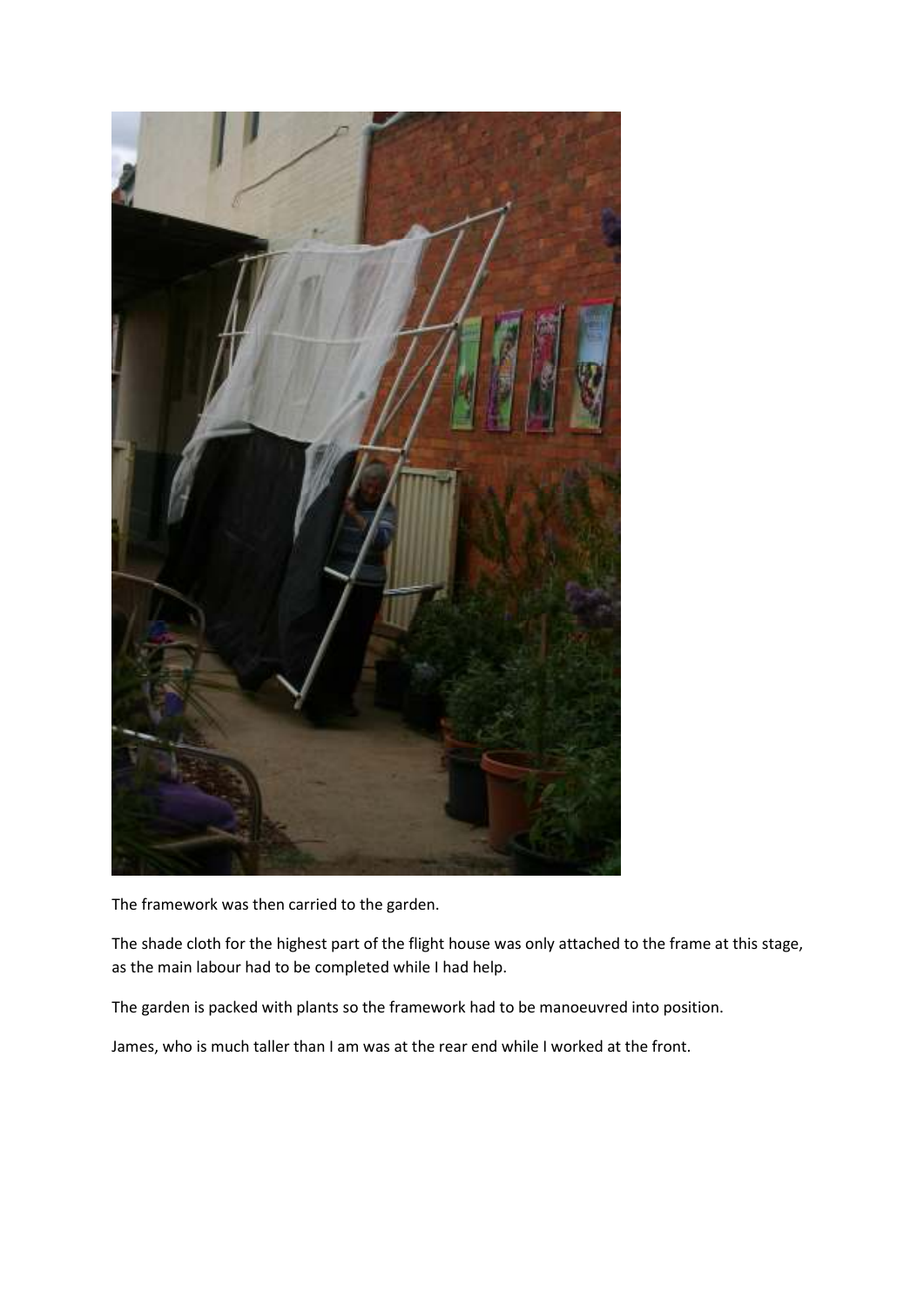

The framework was curved on site, with dark shade cloth, for the entry, on the bottom.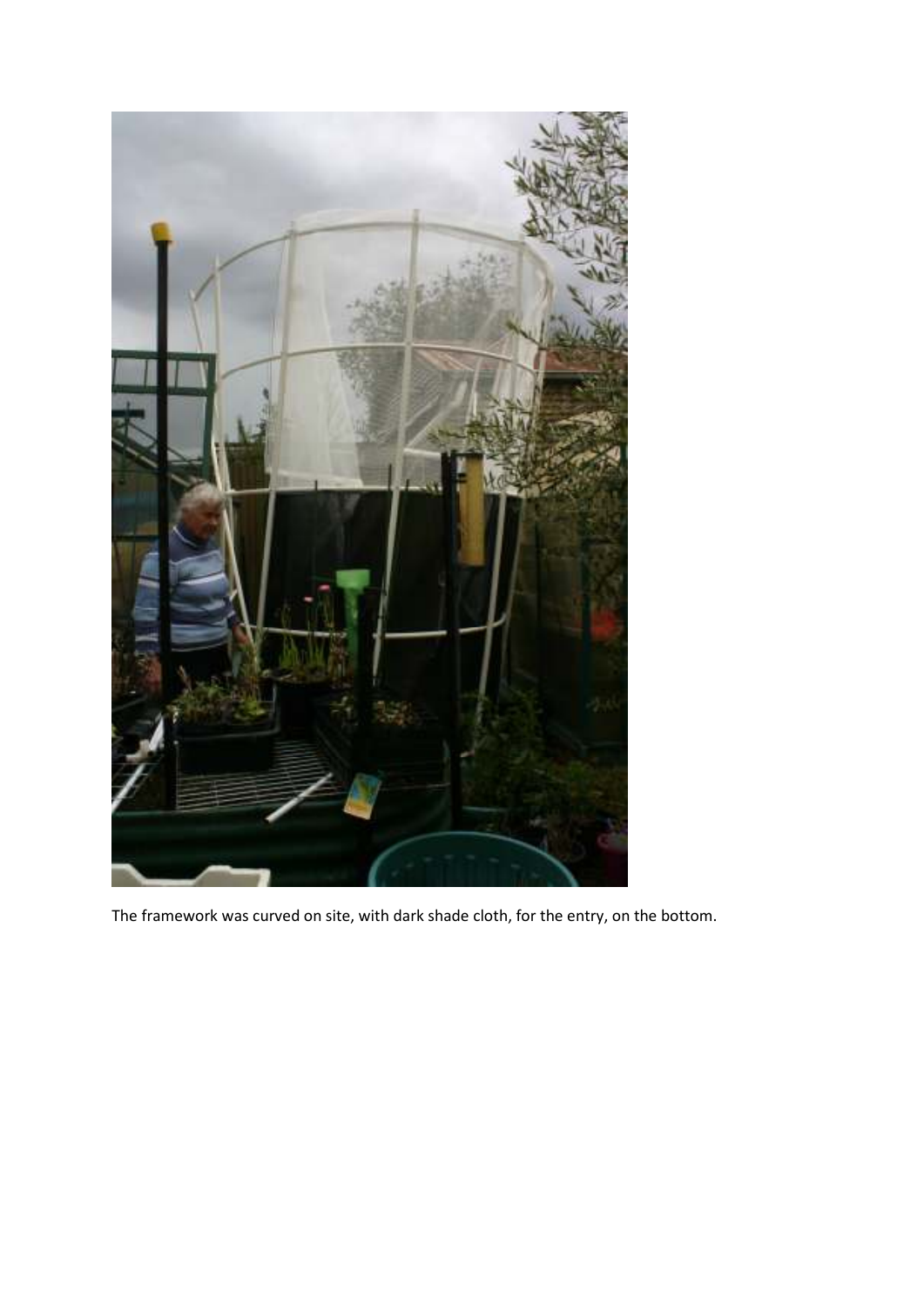

The framework was gradually lowered into the space between the existing greenhouses.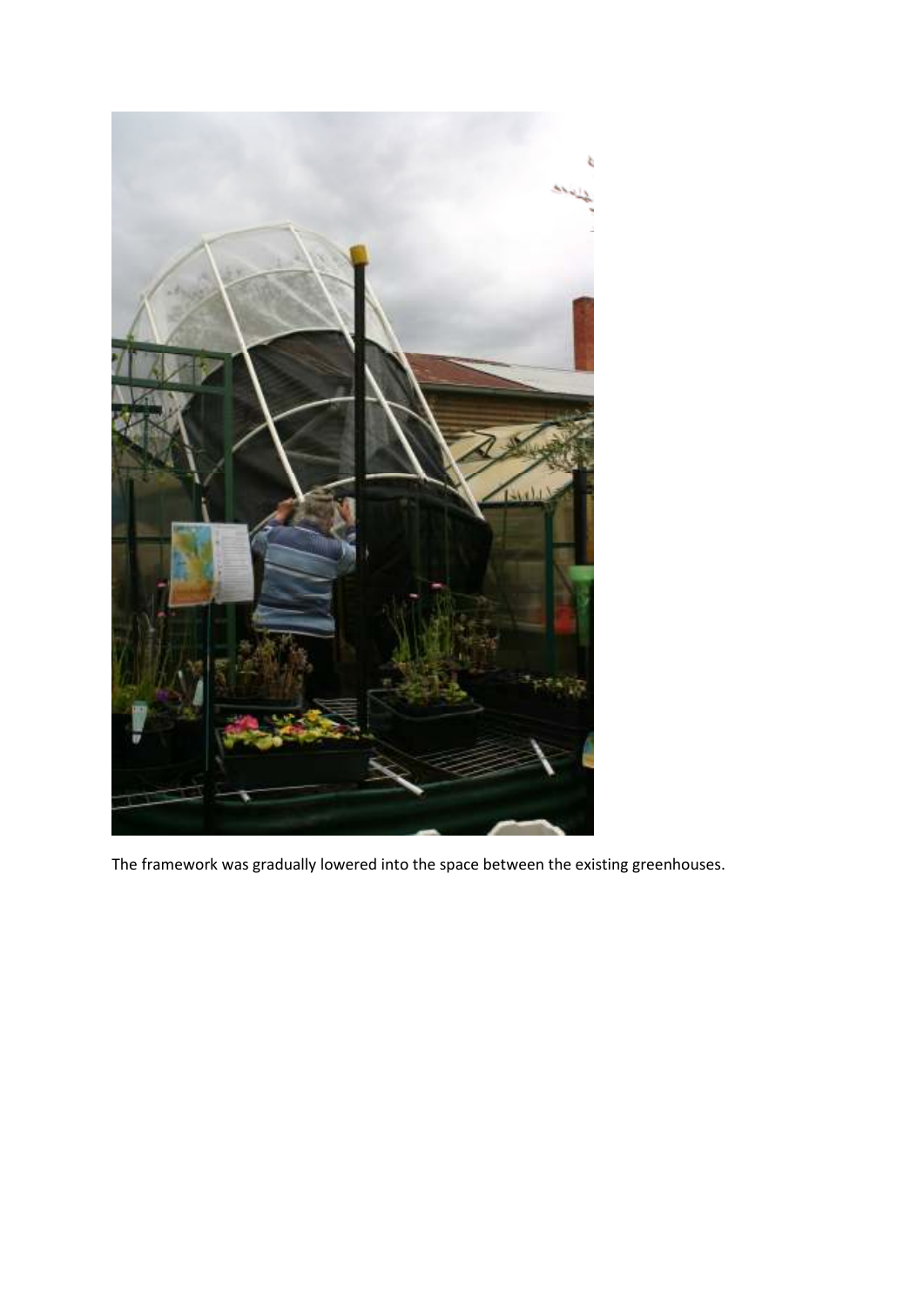

Framework in position.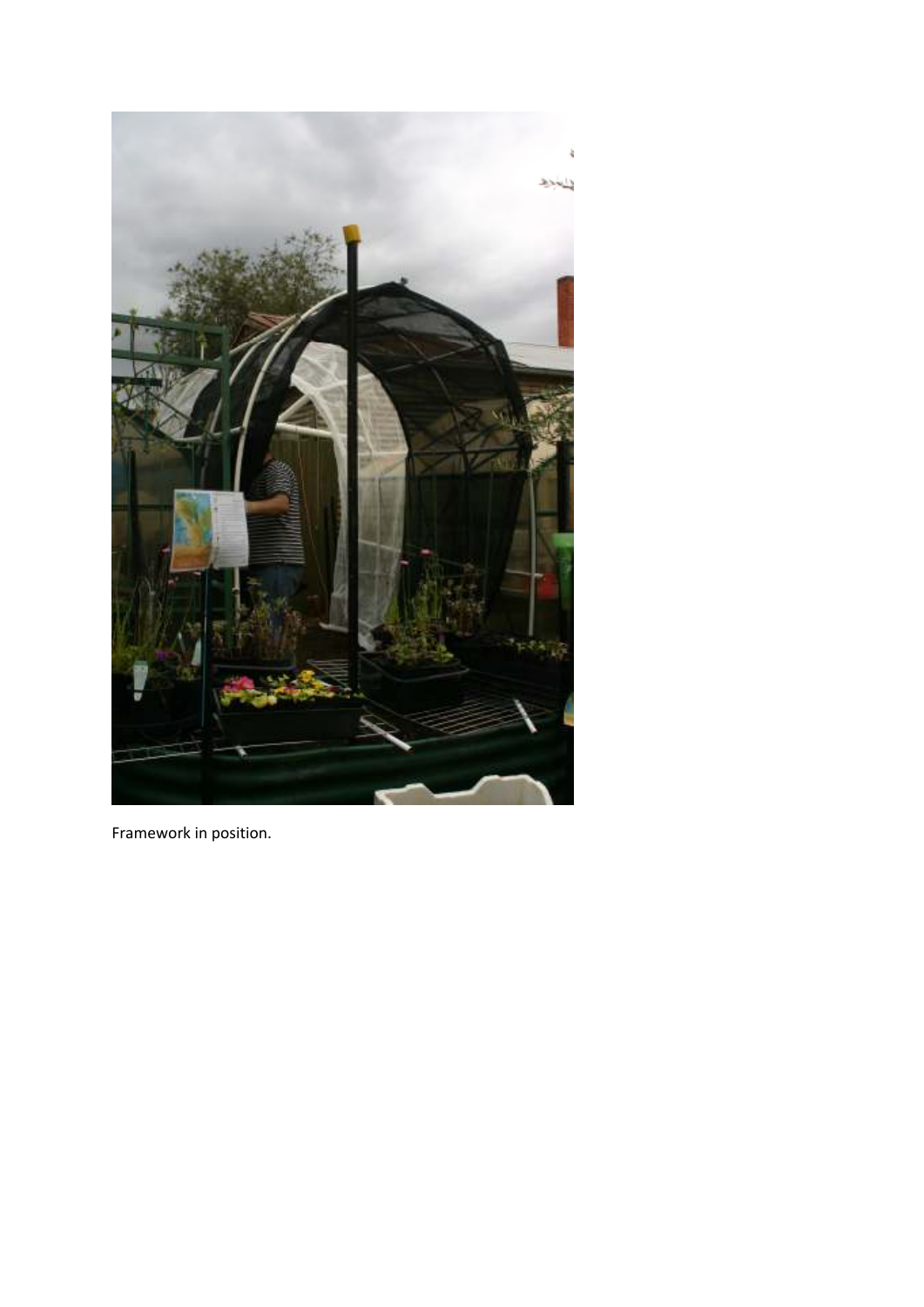

Rear wall attached, with overlap from roof yet to be sewn on. Late in the day!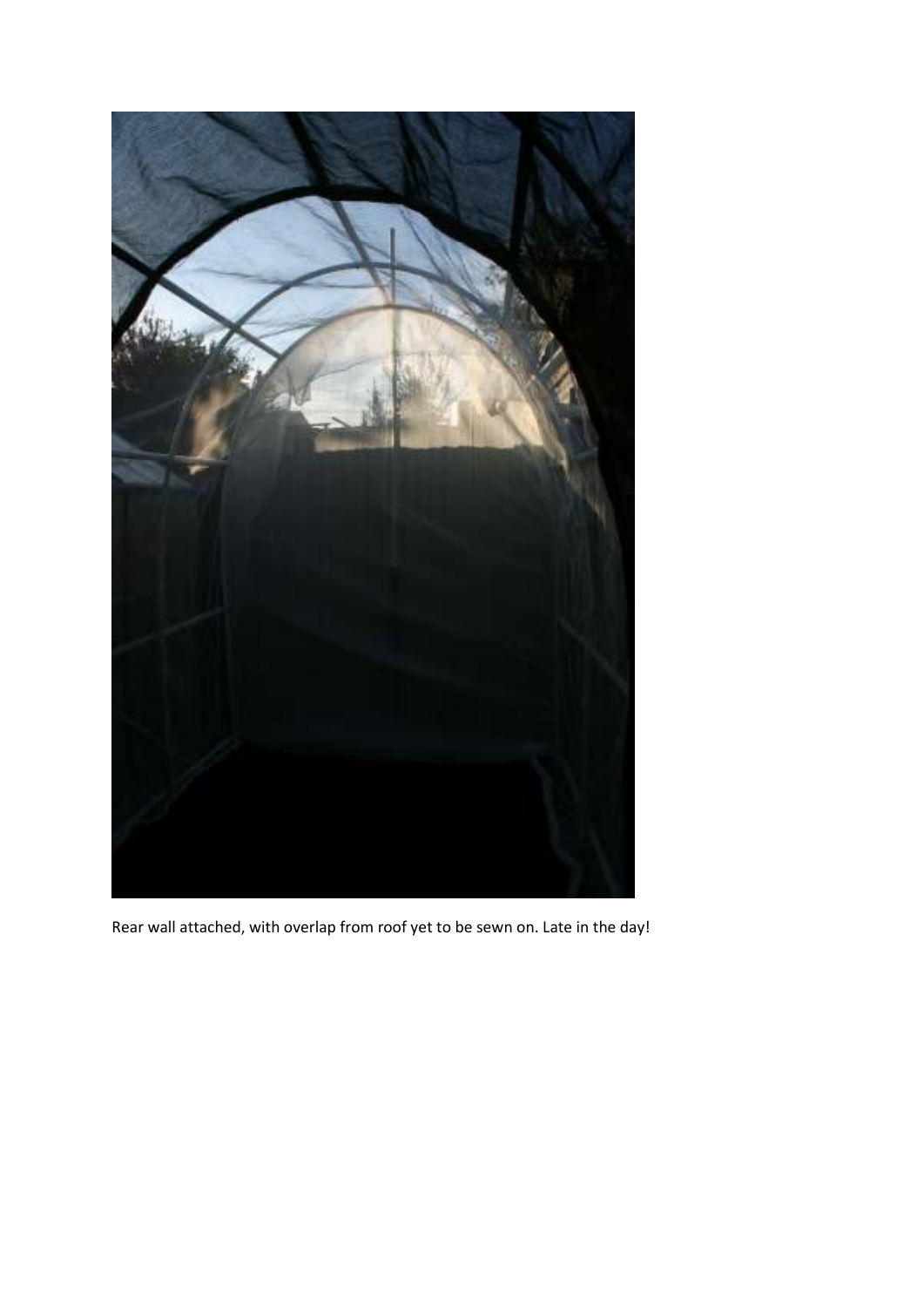

Back wall viewed from outside. An extra, vertical length of conduit was added for strength.

A board will be laid along the ground at the base of the wall, for additional strength and to help keep predators out.

Open ends of conduit were filled with "expanda foam" to prevent spiders making nests in the tube.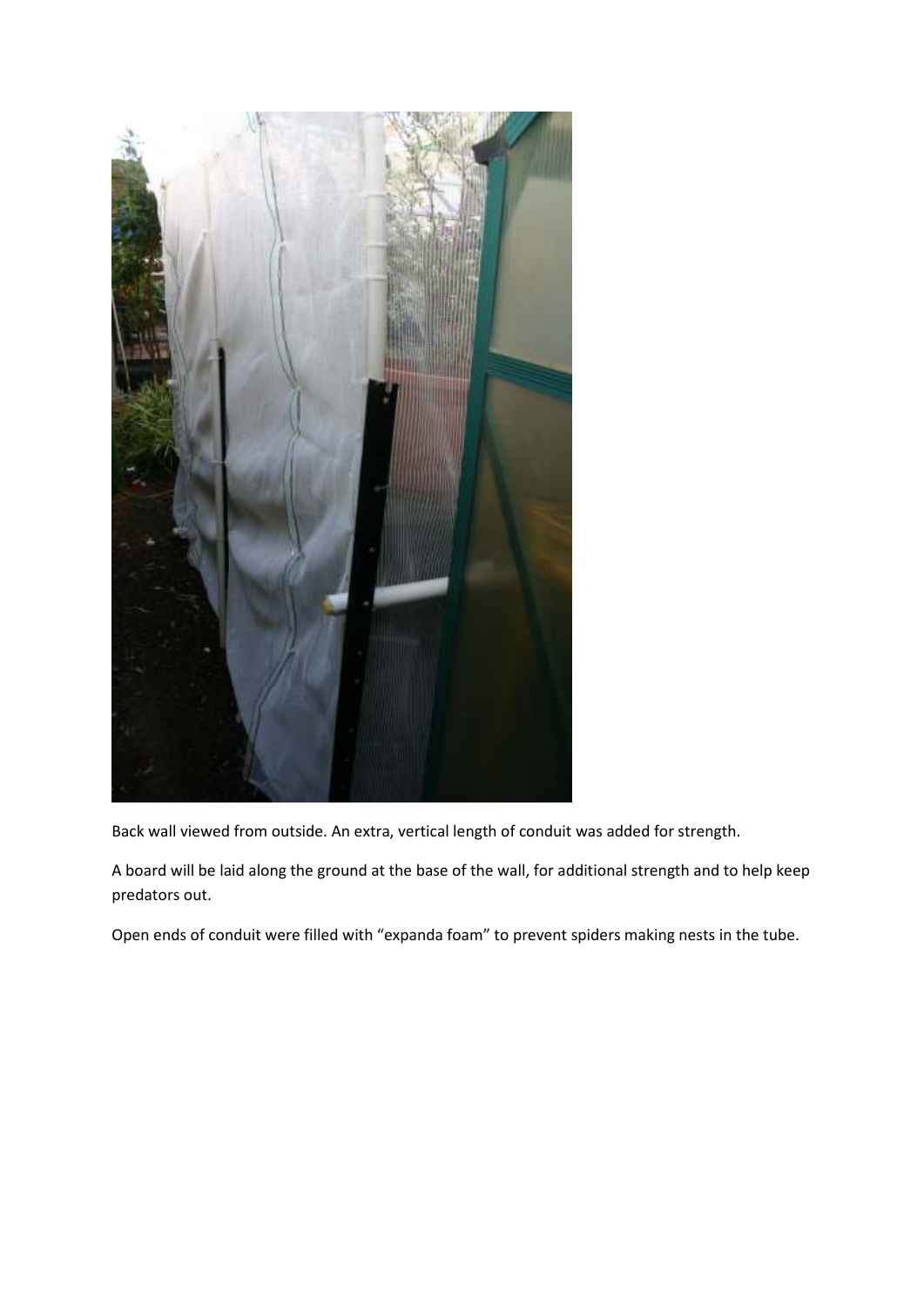

Rear wall from the inside showing misting tubes attached to the frame by cable ties.



Plastic "weed mat" was used on the floor. It was attached to shade cloth lower edge using tent pegs.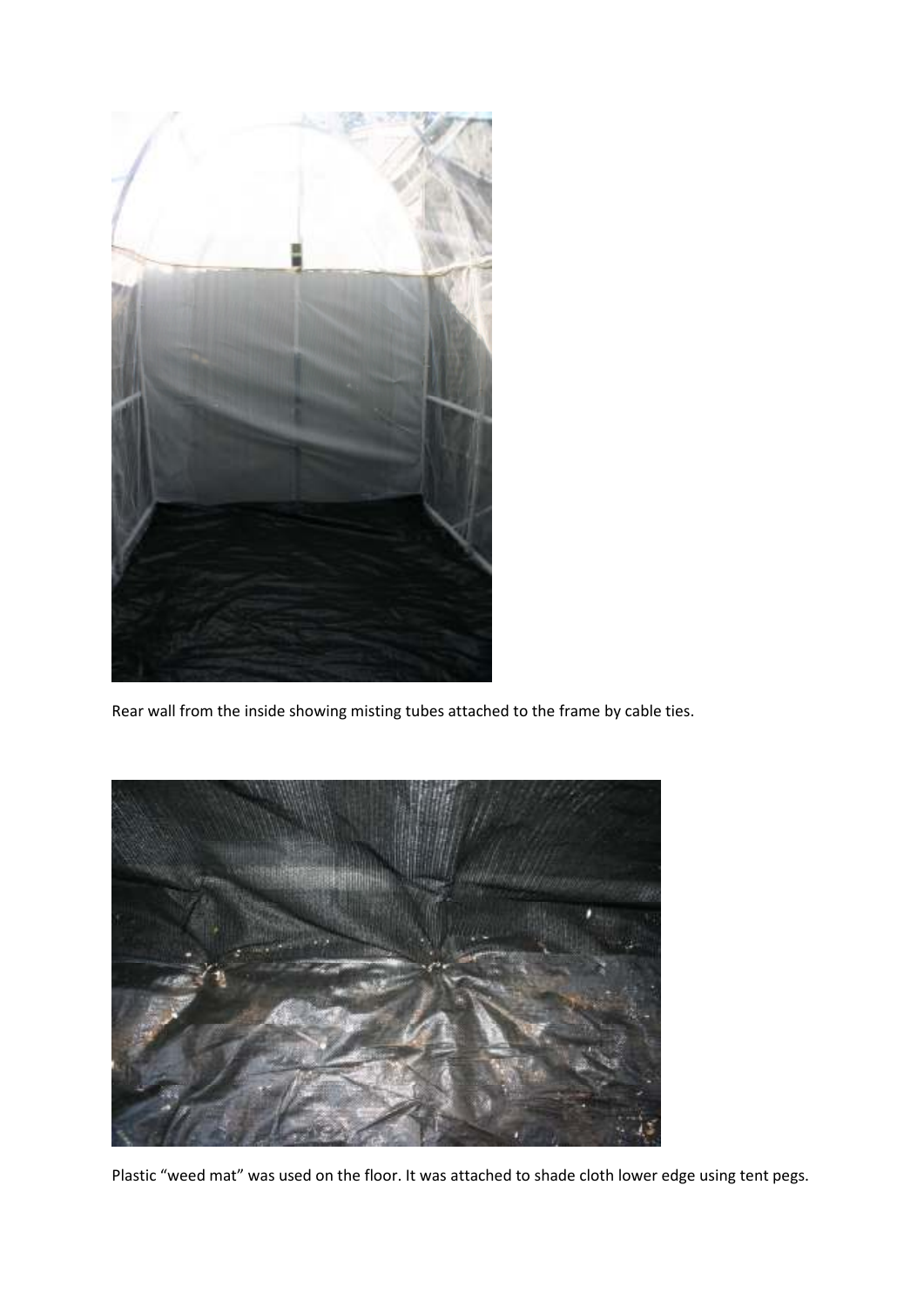

A friend, Barry Robertson, installed this heavy section.

The steel second hand door frame was attached to the frame work, with an additional metal length of fence capping used as a strong base.

The overlapping shade cloth at the front was attached with cable ties and wire to the door frame.

An extra layer of flyscreen was added to the door and frame for added darkness at the entry.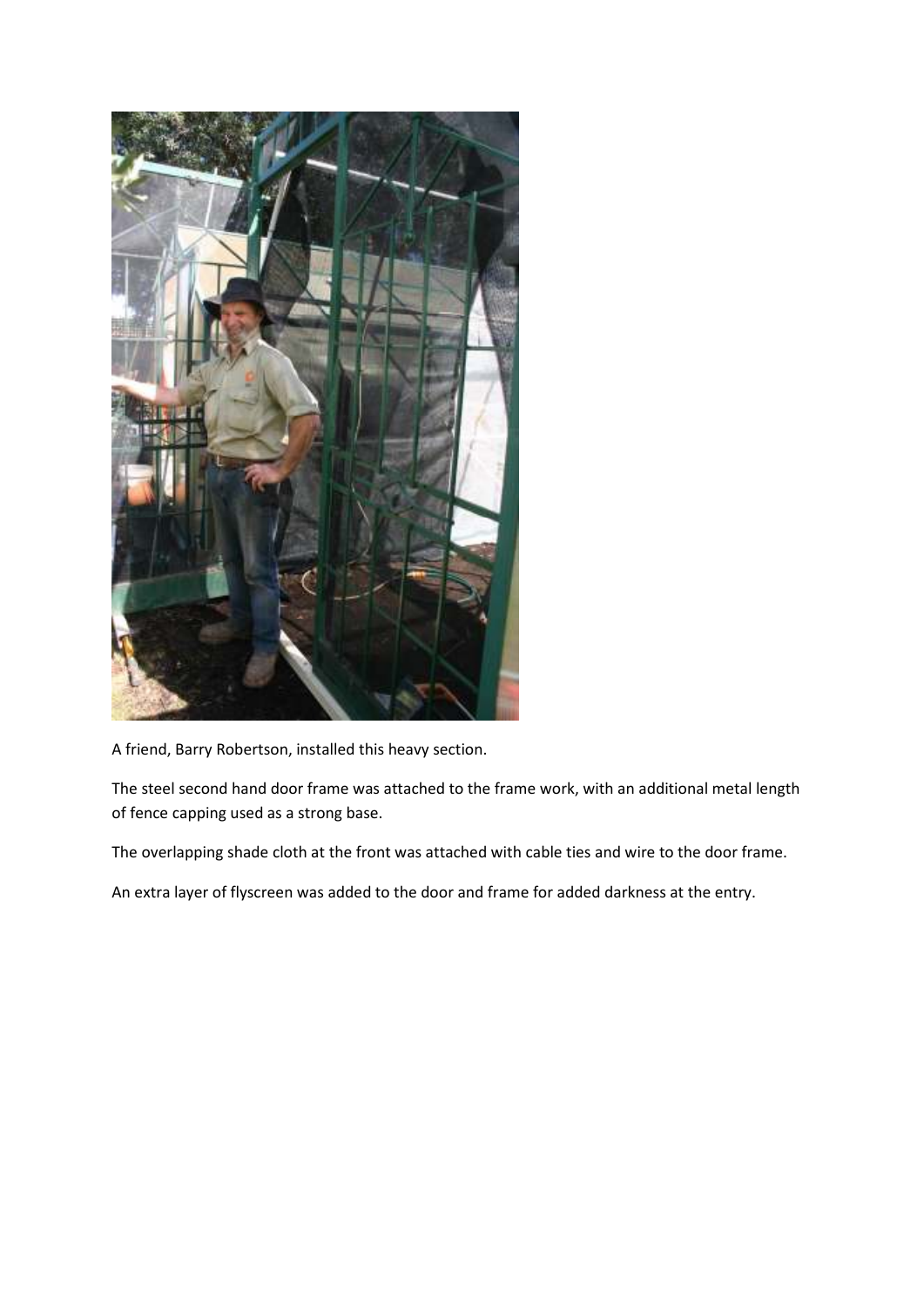

An extra length of loose hanging black shade cloth was attached over the inside of the door frame to make a curtain, to prevent butterflies from escaping.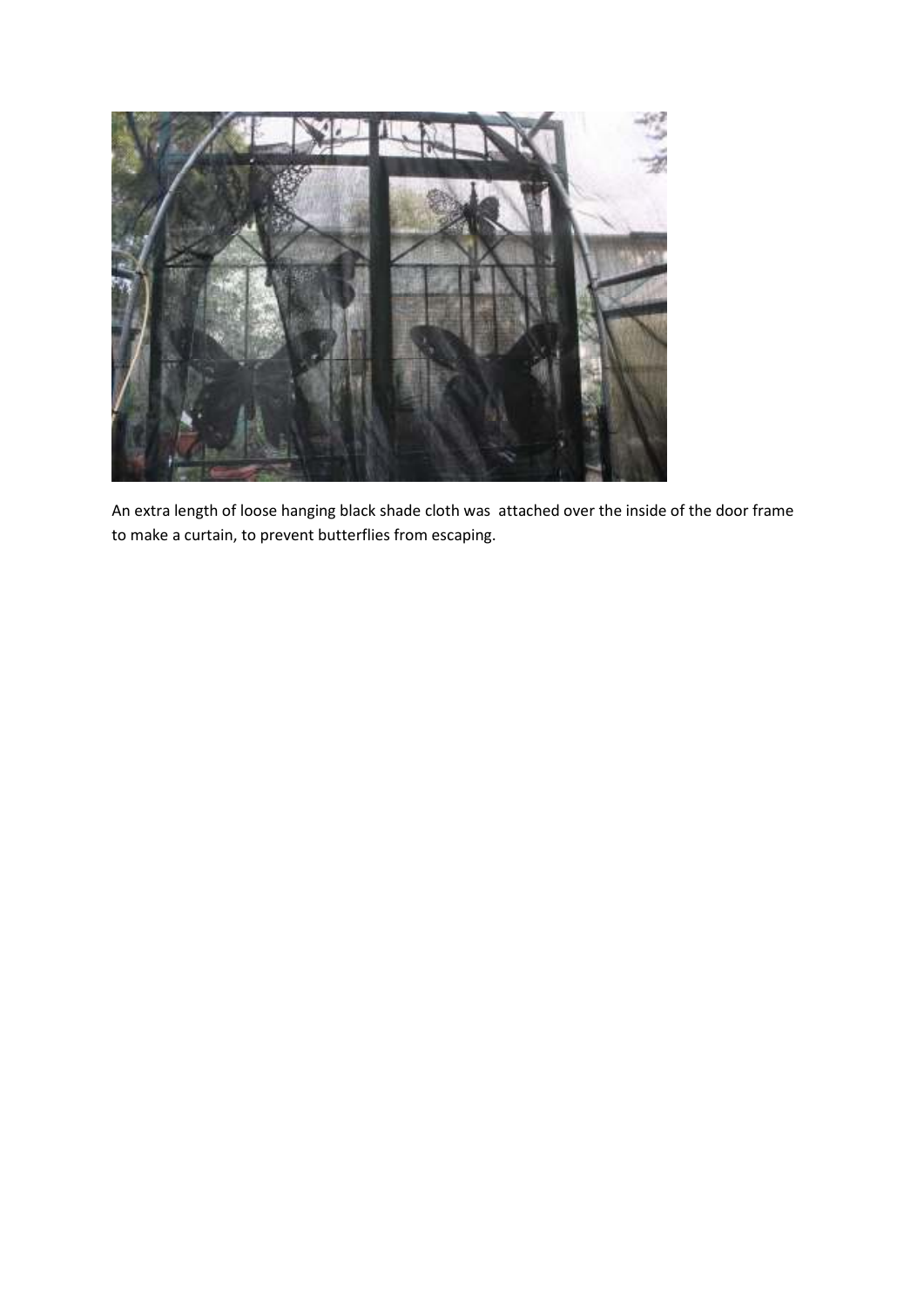

Metal butterfly decorations were added to the door frame to show that it is a butterfly house.

Nectar and host plants in pots were placed on second hand tables.

Some taller flowering trees in pots were added for shade, as well as an extra length of shade cloth over the hottest section.

Other items include a thermometer, and a stool for sitting on while taking photos.

A radio is in the greenhouse next door.

This will be a very pleasant place to spend a few hours, in the coming butterfly breeding season.